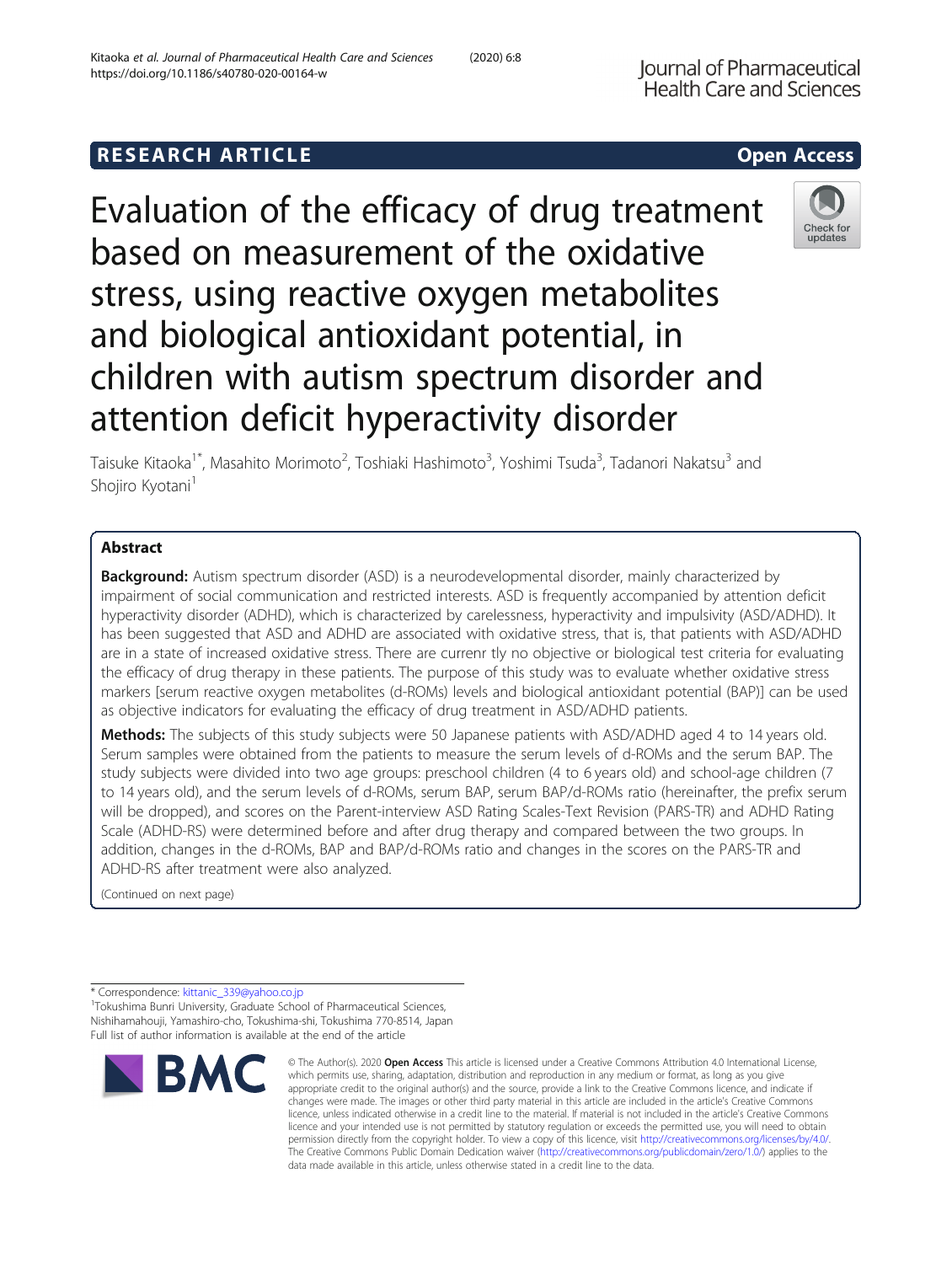Results: Significant decrease of the d-ROMs, BAP, and scores on the PARS-TR and ADHD-RS, with a significant increase of the BAP/d-ROMs ratio, was observed after treatment. In addition, a significant correlation was observed between the changes in the d-ROMs and changes in the scores on the PARS-TR and ADHD-RS after treatment in the school-age ASD/ADHD children.

**Conclusion:** Our results suggest the possibility that the serum level of d-ROMs may be useful as an objective assessment marker to supplement the subjective assessment of the effects of drug treatment in school-age children with ASD/ADHD.

Keywords: Pediatrics, Oxidative stress, Autism spectrum disorder, Attention deficit hyperactivity disorder, Reactive oxygen metabolites, Objective assessment marker

# Background

Autism spectrum disorder (ASD) is a neurodevelopmental disorder, mainly characterized by impairments in social communication and interpersonal interactions, restricted interests, and repetitive behaviors. In the 5th version of the Diagnostic and Statistical Manual of Mental Disorders (DSM-5) [\[1](#page-6-0)], revised in 2013, the diagnostic label was changed from pervasive developmental disorder (PDD) to ASD. The DSM-5 formally recognizes the coexistence (ASD/ADHD) of ASD and attention deficit hyperactivity disorder (ADHD), which is characterized by carelessness, hyperactivity and impulsivity [[1\]](#page-6-0). In recent years, the prevalence of ASD/ADHD has been on the rise [\[2\]](#page-6-0), and it has been reported that approximately 80% of ASD patients who visit medical institutions are concomitantly diagnosed as also having ADHD [\[3](#page-6-0)]. Patients with ASD/ADHD, as compared with those with ASD or ADHD alone, have been reported to show lower adaptability and a higher degree of stress in daily life, and to have a poorer quality of life [[4,](#page-6-0) [5](#page-6-0)]. In addition, it has also been reported that the risk of secondary disorders, such as anxiety and mood disorders, is elevated in patients with ASD/ADHD [[6](#page-6-0)]. Therefore, drug therapy is selected depending on the individual patient's condition; however, there are no objective or biological test criteria to evaluate the efficacy of drug therapy in these patients.

Neurodevelopmental disorders such as ASD and ADHD have been suggested to be associated with oxidative stress [[7](#page-6-0)–[10](#page-6-0)] and many oxidative stress markers such as superoxide dismutase, nitric oxide synthase, xanthine oxidase, glutathione S-transferase and paraoxonase-1 have been reported [\[7,](#page-6-0) [8,](#page-6-0) [10,](#page-6-0) [11\]](#page-6-0). However, these markers cannot be measured immediately in clinical practice because of the need for specialized equipment and cannot be used comprehensively to assess stress in vivo. On the other hand, d-ROMs and BAP are regarded as comprehensive biological markers of stress [\[12](#page-6-0)]. Furthermore, the measurement can be performed using the same sample and test equipment, and the measurement method is a simple procedure in about 5 min for each test. For these reasons we focused on d-ROMs and BAP. We proposed that these oxidative stress markers could be used as objective indicators in the assessment of stress in children [[13](#page-6-0)]. The aim of this study was to investigate whether the serum levels of d-ROMs and the serum BAP, as oxidative stress markers, can be used as objective indicators for evaluating the efficacy of drug treatment in children with ASD/ADHD.

# **Methods**

# Study subjects

The study subjects were 50 Japanese patients (38 males and 12 females) with ASD/ADHD aged 4 to 14 years old, who had never received any drug treatment intervention. The eligibility criteria for inclusion in the study were patients diagnosed as having ASD/ADHD according to DSM-5-based assessment and clinical symptoms documented by a pediatric neurologist. Patients with underlying diseases other than developmental disorders, and those taking drugs for purposes other than the treatment of ASD or ADHD or than improvement in the symptoms were excluded. In our previous study, younger children had higher oxidative stress levels [\[13\]](#page-6-0). And it has been reported that the stress level of children differs due to changes in the environment between preschool and school life [\[14\]](#page-6-0). In consideration of the impact of age and stress from the living environment, the study subjects were divided into two groups by age: preschool children (4 to 6 years old) and school-age children (7 to 14 years old).

#### Measurement items

## Indicator of oxidative stress (d-ROMs test)

The d-ROMs test is used to measure the serum levels of hydroperoxide. Hydroperoxide is a metabolite generated when proteins, lipids, amino acids, nucleotides, etc., are oxidized by active oxygen or free radicals, and generates free radicals in the presence of metal ions. Therefore, measurement of the hydroperoxide levels in the serum reflects the degree of biological oxidative stress. U.CARR is used for the unit, and 1 U.CARR is equivalent to the  $H<sub>2</sub>O<sub>2</sub>$  of 0.08 mg/dL.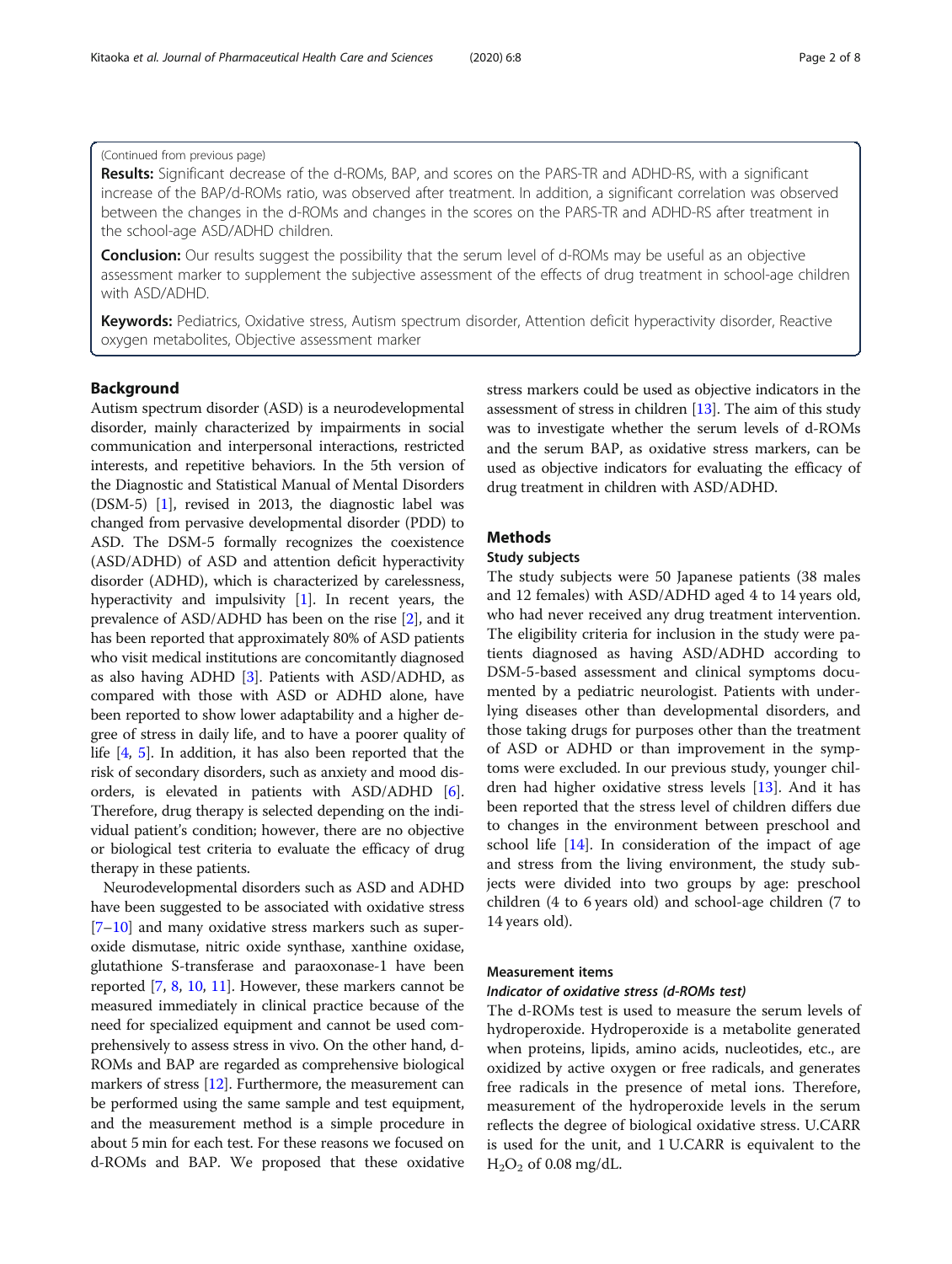## Indicator of antioxidant capacity (BAP test)

The BAP test is used to measure the degree to which ferric iron can be reduced to ferrous iron by the antioxidants contained in the blood. Measurement of the reducing ability as a blocking effect against the peroxidation chain reaction induced by reactive oxygen species or free radicals allows assessment of the antioxidant capacity, which is the ability to scavenge free radicals in the body. Μmol/L is used for the unit.

# Measurement method

Between November 2016 and September 2019, blood samples were collected from the subjects prior to the start of treatment. Within one year after the start of the drug treatment, blood samples were collected again. Blood samples were centrifuged at 1469 g for 10 min, to obtain serum samples. The d-ROMs and BAP were measured using FREE CARRIO DUO (Diacron International, Grosseto, Italy), a free radical analyzer.

# d-ROMs

First, each serum sample  $(20 \mu L)$  was placed in a cuvette filled with a pH 4.8-buffer that had been warmed in an incubator for at least 15 min. Then, the cuvette was gently overturned and mixed to allow Fe2<sup>+</sup> and Fe3<sup>+</sup> separation from the blood proteins.  $Fe2^+$  and  $Fe3^+$  act as catalyzers, and result in the degradation of blood hydroperoxide into an alkoxy radical and a peroxy radical. N,N-diethyl-pphenylenediamine  $(20 \mu L)$  was then placed in the cuvette as a color-developing chromogen, resulting in the oxidation of the chromogen substrate by the free radicals to yield a red-colored radical cation. The cuvette was again overturned and mixed, then placed in a spectrophotometer to measure the radical cations at 505 nm.

# BAP

50 μL of a chromogenic reagent (containing Fe3<sup>+</sup> ) for BAP was added to a cuvette to induce red coloration, and the contents were mixed by inversion of the cuvette, followed by spectrophotometric measurement of the coloration. Then, each serum sample  $(10 \mu L)$  was placed into the cuvette and mixed. The cuvette was then placed in a thermostat to allow reaction in the mixture. Finally, the cuvette was placed in a spectrophotometer for measurements at 505 nm.

### Investigation items

# Parent-interview ASD rating scales–text. Revision (PARS-TR)

PARS-TR is a rating scale used to assess the presence or absence of developmental and behavioral symptoms of ASD and their severity, through interviewing the mothers (or other primary caregivers, if it is difficult to obtain information from the mothers) of the patients. In this study, a pediatric neurologist scored the rating scale.

The minimum eligible age for assessment by PARS-TR is 3 years. The scale consists of 57 items classified into 6 subscales: interpersonal relations, communication, obsession, stereotyped behaviors, difficulty in living, and hypersensitivity (34 items for preschoolers, 33 items for school-age children, and 33 items for adolescence and adulthood). The severity of each item is rated on a 3 point scale (0, 1 and 2). The higher the total score, the more likely that the assessee child has ASD.

## ADHD rating scale (ADHD-RS)

ADHD-RS is a rating scale used to assess the presence or absence of ADHD symptoms and their severity through interviewing people around the patients. In this assessment, information is obtained from the mothers (or other primary caregivers, if it is difficult to obtain information from the mothers) of the subjects. In this study, a pediatric neurologist scored the rating scale. The minimum eligible age for assessment by ADHD-RS is 5 years. The scale consists of 18 items in total: 9 items related to inattention and 9 items related to hyperactivity/impulsivity. The severity of each item is evaluated on a 4-point scale (0, 1, 2 and 3). The higher the total score, the more likely the assessee child has ADHD.

## Statistical analysis

The d-ROMs, BAP and BAP/d-ROMs ratio, and the scores on the PARS-TR and ADHD-RS were compared before and after drug treatment using Wilcoxon signedrank test, with the level of significance  $(p \text{ value})$  set at 0.05. In addition, the Pearson correlation coefficient (r) and p-values were calculated, with the level of significance set at 0.05, to examine the correlations between the preand post-treatment changes in the d-ROMs, BAP and BAP/d-ROMs ratio and the pre- and post-treatment changes in the scores on the PARS-TR and ADHD-RS. The statistical analysis software used was R (version 3.6.1).

# Results

Table [1](#page-3-0) shows the demographic characteristics of the study subjects. The mean age was  $8.64 \pm 2.46$  years, with the minimum and maximum ages of 4 and 14 years. In regard to the sex distribution, males accounted for 76.0% of all the study subjects, and also for the majority of subjects in both the groups of preschool and schoolage children. The number of treatment drugs used in the study subjects was 11 for ASD/ADHD, and the most commonly prescribed drug was guanfacine hydrochloride, which was used in a half of all the subjects. Table [2](#page-3-0) shows the pre- to post-treatment changes in each of the measurement items in the study subjects. Significant decreases of the d-ROMs and BAP, and in the scores on the PARS-TR and ADHD-RS, with a significant increase in the BAP/d-ROMs ratio, were observed in all the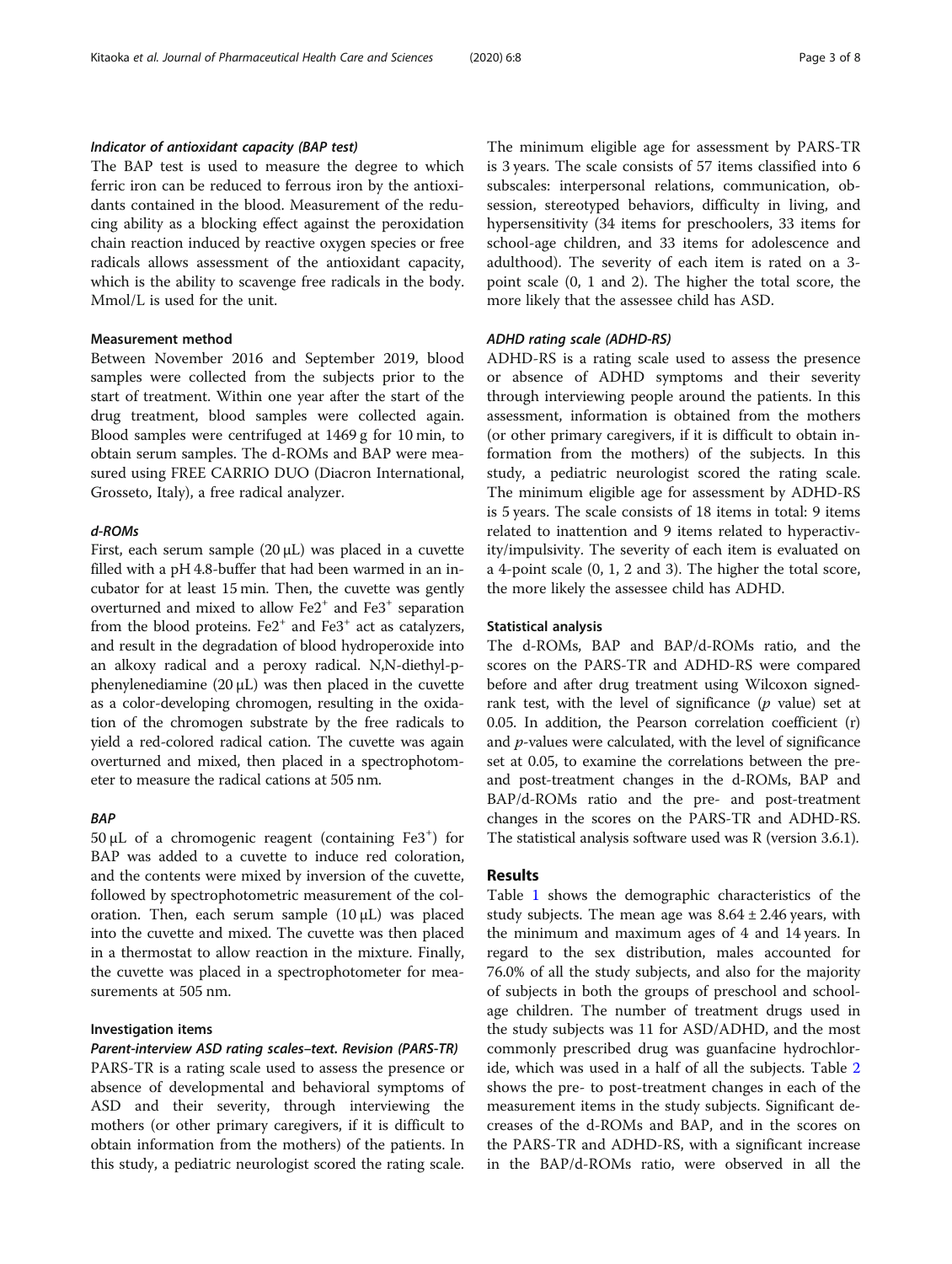*SD* Standard deviation y = years<br><sup>a</sup> Each of these drugs may also be used in combination

subjects after treatment. The preschool children showed a significant decrease of both the d-ROMs and the score on the PARS-TR after treatment. On the other hand, the school-age children showed significant decreases of the d-ROMs, BAP and the scores on the PARS-TR and ADHD-RS, with a significant increase of the BAP/d-ROMs ratio, after treatment. Table 3 shows the relationships between the pre- to post-treatment changes in the d-ROMs, BAP and BAP/d-ROMs ratio, and the pre- to post-treatment changes in the scores on the PARS-TR and ADHD-RS. Significant correlations were observed in all the subjects between the pre- to post-treatment changes in the d-ROMs and the pre- to posttreatment changes in the scores on the PARS-TR  $(r =$ 0.34,  $P = 0.02$ ) and ADHD-RS ( $r = 0.29$ ,  $P = 0.04$ ). Figure [1](#page-4-0) shows the relationship between the pre- to post-treatment changes in the serum d-ROMs and the pre- to post-treatment changes in the scores on the PARS-TR and ADHD-RS in the preschool and

<sup>a</sup>Change is the score obtained by subtracting the score after treatment from the score before treatment

 $^{\rm b}$  Wilcoxon signed-rank test was used to compute p-values

school-age children. In the school-age children, significant correlations were observed between the preto post-treatment change in the d-ROMs and pre- to post-treatment change in the scores on the PARS-TR  $(r = 0.39, P = 0.01)$  and ADHD-RS  $(r = 0.44, P = 0.004)$ . On the other hand, in the preschool children, no significant correlations were observed for any of the items.

| <b>Table 3</b> Correlation between change in objective markers and |  |
|--------------------------------------------------------------------|--|
| changes in subjective scores                                       |  |

|                      | <b>ADHD-RS</b> |       | PARS-TR |      |
|----------------------|----------------|-------|---------|------|
| All subjects         | r <sup>a</sup> | р     | r       | р    |
| d-ROMs(U.CARR)       | 0.29           | 0.04  | 0.34    | 0.02 |
| BAP (µmol/L)         | 0.09           | 0.51  | 0.17    | 0.24 |
| BAP/d-ROMs           | $-0.14$        | 0.32  | $-0.11$ | 0.46 |
| 4–6 years            |                |       |         |      |
| d-ROMs(U.CARR)       | $-0.06$        | 0.88  | 0.30    | 0.44 |
| $BAP$ ( $\mu$ mol/L) | $-0.11$        | 0.78  | 0.05    | 0.89 |
| BAP/d-ROMs           | $-0.12$        | 0.77  | $-0.23$ | 0.55 |
| 7-14 years           |                |       |         |      |
| d-ROMs(U.CARR)       | 0.44           | 0.004 | 0.39    | 0.01 |
| $BAP$ ( $\mu$ mol/L) | 0.16           | 0.31  | 0.19    | 0.22 |
| BAP/d-ROMs           | $-0.14$        | 0.39  | $-0.09$ | 0.58 |

<sup>a</sup> Pearson correlation coefficient

<span id="page-3-0"></span>Table 1 Background of subjects

| Age(y)                                   |                 |
|------------------------------------------|-----------------|
| Means $\pm$ SD                           | $8.62 \pm 2.46$ |
| Median                                   | 8               |
| Maximum                                  | 14              |
| Minimum                                  | 4               |
| Sex                                      |                 |
| Male                                     | 38 (76.0%)      |
| Female                                   | 12 (24.0%)      |
| Gender comparison by age group           |                 |
| 4–6 y ( $n = 9$ )                        |                 |
| Male                                     | 6 (66.7%)       |
| Female                                   | 3 (33.3%)       |
| $7-14$ y $(n = 41)$                      |                 |
| Male                                     | 32 (78.0%)      |
| Female                                   | $9(22.0\%)$     |
| Drug <sup>a</sup>                        |                 |
| Guanfacine Hydrochloride                 | 25 (50.0%)      |
| Methylphenidate Hydrochloride            | 18 (36.0%)      |
| Risperidone                              | 12 (24.0%)      |
| Aripiprazole                             | 11 (22.0%)      |
| Atomoxetine Hydrochloride                | 9 (18.0%)       |
| Ramelteon                                | 2(4%)           |
| Hangekobokuto (Kampo medicine)           | 2(4%)           |
| Yokukansan (Kampo medicine)              | 2(4%)           |
| Yokukansankachimpihange (Kampo medicine) | 1(2%)           |
| Sertraline Hydrochloride                 | 1(2%)           |
| Sodium Valproate                         | 1(2%)           |
| CD Created device:                       |                 |

| <b>Table 2</b> The pre- to post-treatment changes in objective |               |       |                     |                   |
|----------------------------------------------------------------|---------------|-------|---------------------|-------------------|
| markers and subjective scores                                  |               |       |                     |                   |
| All subjects                                                   | <b>Before</b> | After | Change <sup>a</sup> | $n^{\frac{1}{2}}$ |

| d-ROMs(U.CARR) | 413.1  | 363.3    | 49.8    | < .001 |
|----------------|--------|----------|---------|--------|
| BAP (µmol/L)   | 2521.5 | 2403.3   | 118.2   | 0.007  |
| BAP/d-ROMs     | 6.16   | 6.65     | $-0.50$ | < .001 |
| ADHD-RS        | 27.4   | 15.40    | 12.00   | < .001 |
| PARS-TR        | 21.3   | 13.2     | 8.18    | < .001 |
| 4-6 years      |        |          |         |        |
| d-ROMs(U.CARR) | 443.8  | 381.6    | 62.2    | 0.004  |
| BAP (µmol/L)   | 2679.6 | 2467.4   | 212.1   | 0.05   |
| BAP/d-ROMs     | 6.13   | 6.51     | $-0.38$ | 0.13   |
| ADHD-RS        | 24.7   | 17.4     | 7.22    | 0.14   |
| PARS-TR        | 19.4   | 12.3     | 7.11    | 0.008  |
| 7-14 years     |        |          |         |        |
| d-ROMs(U.CARR) | 406.3  | 359.2    | 47.1    | < .001 |
| BAP (µmol/L)   | 2486.8 | 23,891.2 | 97.6    | 0.03   |
| BAP/d-ROMs     | 6.16   | 6.68     | $-0.52$ | < .001 |
| ADHD-RS        | 28.0   | 15.0     | 13.00   | < .001 |
| PARS-TR        | 21.7   | 13.3     | 8.4     | < .001 |
|                |        |          |         |        |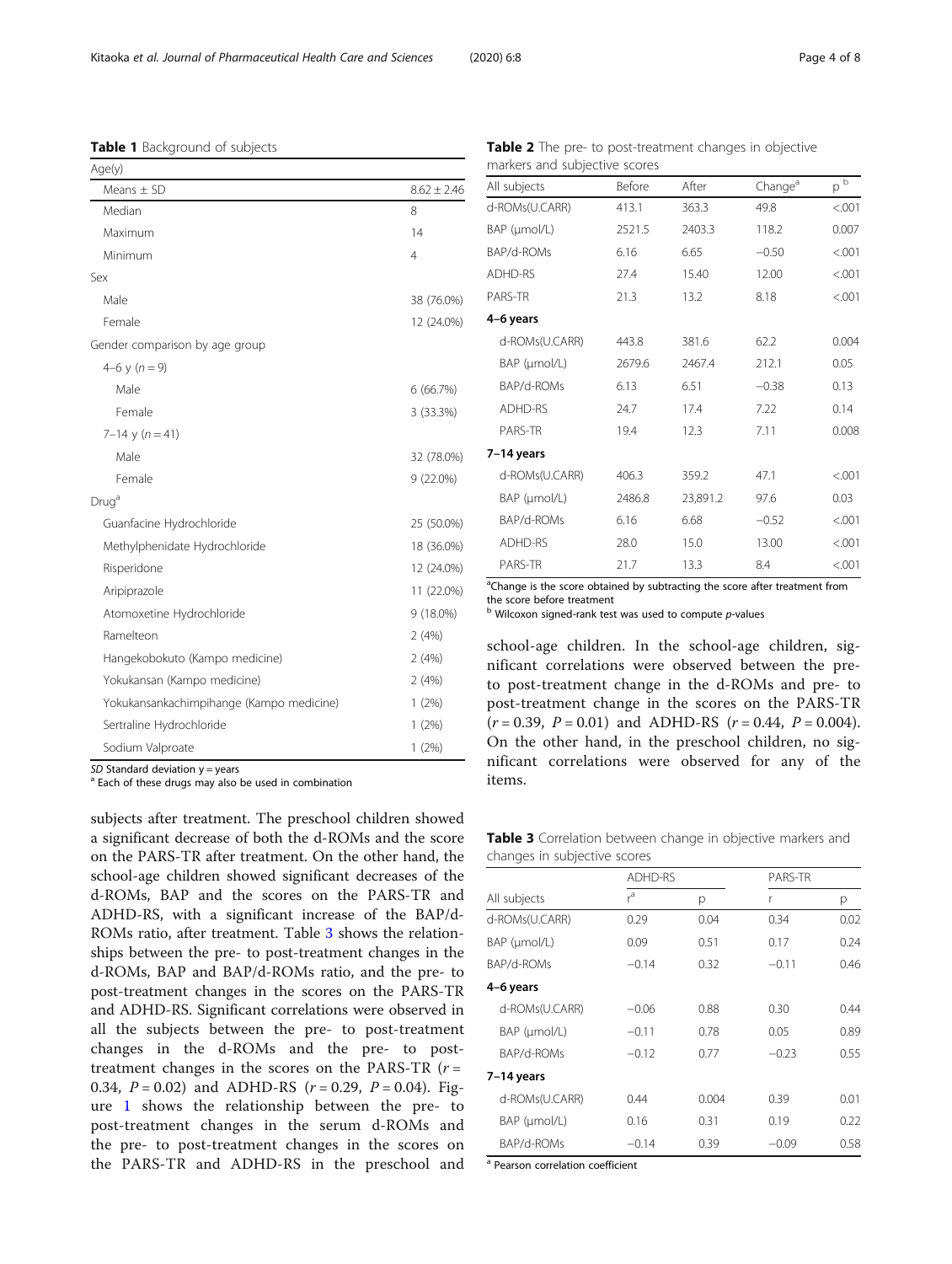<span id="page-4-0"></span>

# **Discussion**

The reported male-to-female ratio in childhood ADHD varies in the range of 2:1 to 10:1  $[15, 16]$  $[15, 16]$  $[15, 16]$  and that of childhood ASD is 4:1 [[17,](#page-6-0) [18\]](#page-6-0). About 80% of the subjects in the present study were males. A previous epidemiological study also reported a higher prevalence of developmental disorders in males [[19](#page-6-0)]. Although the impact of gender differences is an important factor to consider, Nagata et al. [[20](#page-6-0)] reported that there are no gender

differences in the d-ROMs or BAP. We have also confirmed the absence of any gender differences in these parameters in our previous studies [\[13](#page-6-0)]. In addition, in our previous study, the d-ROMs level was significantly higher in group A (3 to 6 years old) than in group B (7 to 11 years old) or group  $C$  (12 to 15 years old) (A vs. B:  $p < 0.001$ , A vs. C:  $p < 0.001$ ) [[13\]](#page-6-0). And it has been reported that changes in the environment between preschool and school life lead to different levels of stress in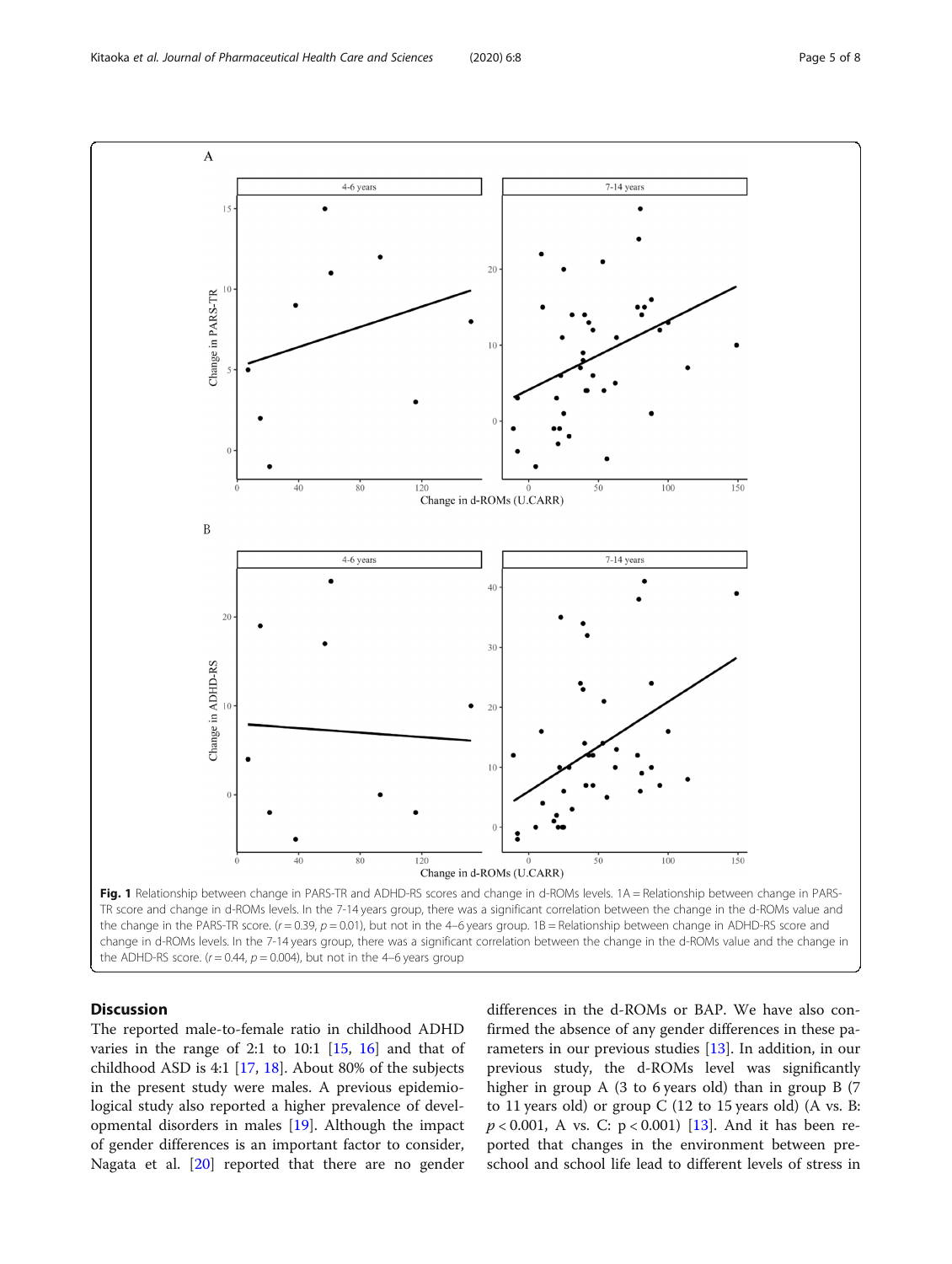children [[14\]](#page-6-0). Similar tendency was also observed in the present study; d-ROMs are higher in preschool children than school-age children with ASD/ADHD. These findings are speculated to be associated with rapid synaptic pruning and regeneration in childhood [\[21](#page-6-0), [22\]](#page-6-0). In addition, they may also be affected by psychological stress from anxiety and fear, as preschool children have more anxiety and fear of blood collection than schoolage children.

ASD is often accompanied by emotional disorders, including anxiety disorders, mood disorders, and phobias due to psychological stress [\[23](#page-6-0)]. Therefore, ASD patients are more likely to exhibit problematic behaviors, such as aggressive behaviors, self-harm, tantrums and insomnia [[24\]](#page-6-0). In the present study also, some subjects were on treatment with sodium valproate or ramelteon for these secondary disorders. In addition, enhanced oxidative stress, caused by mitochondrial dysfunction and environmental factors, has been reported to be a factor involved in the brain damage in ASD patients. ASD patients are considered to be in a high oxidative stress state [[7,](#page-6-0) [8](#page-6-0)]. On the other hand, an imbalance between oxidative and anti-oxidative processes and enhanced oxidative stress have also been reported in ADHD patients [[9,](#page-6-0) [10](#page-6-0)]. Taken together, ASD/ADHD patients are considered to have high degrees of oxidative stress and decreased antioxidant capacity. This can also be inferred from comparisons with oxidative stress marker data from healthy children obtained in our previous study [[13\]](#page-6-0), but we cannot directly compare with results in our previous study and results in the present study. A significant decrease in the d-ROMs and significant increase in the BAP/d-ROMs ratio were observed after treatment in the present study. The PARS-TR and ADHD-RS, used as assessment tools in the present study, are subjective indicators, based on observations. In the present study, the scores on both PARS-TR and ADHD-RS decreased significantly after treatment. These results suggest that, drug therapyinduced behavioral changes and improvement in symptoms have the effect of reducing the psychological stress in daily life, thereby leading to changes in the d-ROMs and BAP/d-ROMs ratio. In addition, in the present study, besides the study subjects being given drug therapy, both the study subjects and their caregivers were also provided with psychological and educational guidance at the time of their hospital visits. Therefore, the possibility that the nursing care guidance provided to the patients and their caregivers may also have contributed to the reduction in the psychological stress in daily life, leading to changes in the d-ROMs and BAP/d-ROMs ratio, cannot be excluded.

Atomoxetine hydrochloride, which was prescribed for 18.0% of the study subjects, has been reported to cause mitochondrial dysfunction when used at high concentrations [\[25\]](#page-7-0). Therefore, it is considered highly necessary to

assess oxidative stress using objective biomarkers for selecting the appropriate drug dose.

In the present study, significant correlations were observed between the pre- to post-treatment changes in the d-ROMs and the pre- to post-treatment changes in the scores on the PARS-TR and ADHD-RS, suggesting the existence of a correlation between the subjective and objective indicators.

The efficacy and safety have not been established of guanfacine hydrochloride, atomoxetine hydrochloride and methylphenidate hydrochloride in ADHD children aged less than 6 years old, of aripiprazole in ASD children aged less than 6 years old, and of risperidone in ASD children aged less than 5 years old. Therefore, use of these drugs in the respective age groups represents off-label use in Japan. Thus, there is a lack of evidence for drug therapy in preschool children with ASD/ADHD. In the present study, in consideration of the impact of age and stress from the living environment, such as the school, the study subjects were classified into two age groups: preschool children and school-age children. However, there was no pre- to post-treatment change in the score on either PARS-TR or ADHD-RS in the preschool children, which may be attributed to the possible need for use of different cutoff values of the PARS-TR score in preschool and school-age children [\[26](#page-7-0)] and also the difficulty in assessing the ADHD-RS score in 4-year-old children because the minimum age eligible for assessment by ADHD-RS is 5 years.

The present study had several limitations. First, since it was impossible to conduct a detailed investigation of the interpersonal relations and living environment of the study subjects, the potential impact of these factors on the study results could not be verified. Secondly, there are many patients in clinical practice who are followed up with only psychological and educational guidance, etc., without drug therapy. It was not possible to collect blood samples from such patients who received only nursing care guidance, and only subjects who received drug treatment were enrolled in the study. Therefore, as a future issue, it is necessary to verify and compare the results between patients receiving drug therapy with nursing care guidance and those receiving nursing care guidance only, in order to demonstrate the usefulness of drug therapy. Thirdly, the sample size was not sufficient. In particular, the number of preschool children was small. Furthermore, many combinations of drugs were used in the study subjects, making it impossible to assess the oxidative stress markers for each drug. Therefore, in the future, it is necessary to examine the impact of each drug on the measured oxidative stress markers and to carry out re-validation in preschool children by further increasing the sample size.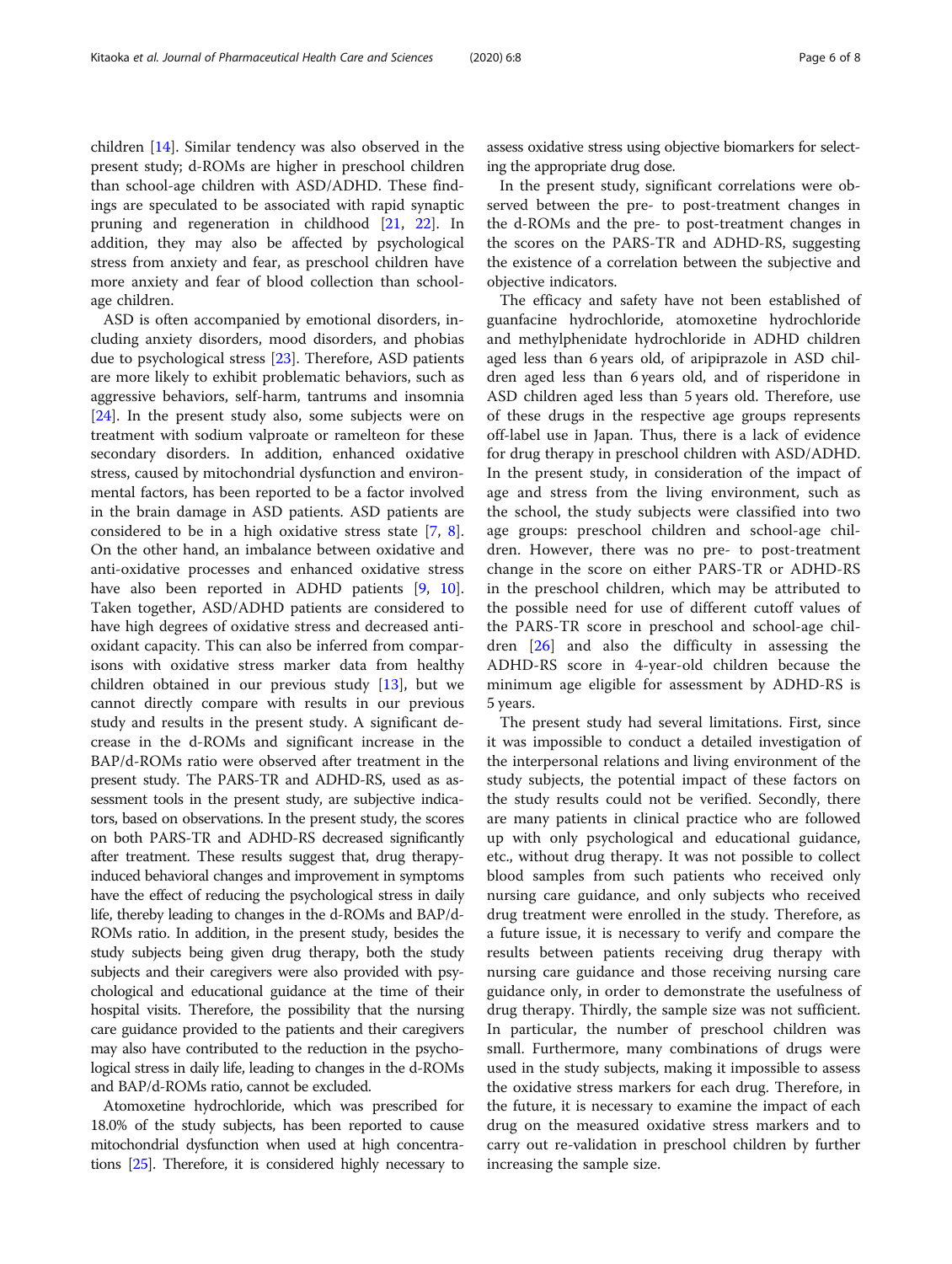# <span id="page-6-0"></span>Conclusions

In the present study, the d-ROMs and the scores on the PARS-TR and ADHD-RS decreased significantly after drug treatment. In addition, in school-age children with ASD/ADHD, significant correlations were observed between the pre- to post-treatment changes in the d-ROMs and the pre- to post-treatment changes in the scores on the PARS-TR and ADHD-RS. These findings suggest that the serum level of d-ROMs, an oxidative stress marker, may be a useful objective marker to assess effects of drug therapy in school-age children with ASD/ ADHD.

### Abbreviations

ASD: Autism spectrum disorder; ADHD: Attention deficit hyperactivity disorder; d-ROMs: Reactive oxygen metabolites; BAP: Biological antioxidant potential; PARS-TR: Parent-interview autism spectrum disorder rating scales-Text Revision; ADHD-RS: Attention deficit hyperactivity disorder- rating scale; DSM-5: 5th version of the diagnostic and statistical manual of mental disorders; PDD : Pervasive developmental disorder

#### Acknowledgments

We express our gratitude to the subjects of this study for providing the blood specimens. We also wish to express our sincere appreciation to the nurses and clinical laboratory technicians for their efforts in collecting and managing the blood specimens.

#### Authors' contributions

TK, MM and TH designed the study. MM, TH, YT and TN collected the data. TK analyzed the data and wrote the manuscript. TN and SK supervised the study. MM, TH and SK revised the manuscript. All authors read and approved the final manuscript.

#### Funding

None.

### Availability of data and materials

All data generated or analyzed in this study are included in this article.

### Ethics approval and consent to participate

Along with the purpose and nature of the study, the following matters were explained in writing to each study subject and his/her family members: that no individual will be identified by any third parties throughout the period of the study, and that they can refuse participation in the study without any penalty or loss of benefits, because participation in the study would be purely voluntary. For study subjects incapable of giving consent, consent was obtained from the closest family members. For study subjects capable of giving consent, consent was obtained in writing from both the subject and his/her closest family member. The study was conducted with the approval of the Ethics Committee of the Japanese Red Cross Tokushima Hinomine Rehabilitation Center for People with Disabilities.

### Consent for publication

Not applicable.

#### Competing interests

The authors declare that they have no competing interests.

#### Author details

<sup>1</sup>Tokushima Bunri University, Graduate School of Pharmaceutical Sciences, Nishihamahouji, Yamashiro-cho, Tokushima-shi, Tokushima 770-8514, Japan. 2 Department of pharmacy, Japanese Red Cross Tokushima Hinomine Rehabilitation Center for People with Disabilities, Shinbiraki, Chuden-cho, Komathushima-shi, Tokushima 773-0014, Japan. <sup>3</sup>Department of pediatrics, Japanese Red Cross Tokushima Hinomine Rehabilitation Center for People with Disabilities, Shinbiraki, Chuden-cho, Komathushima-shi, Tokushima 773-0014, Japan.

## Received: 2 February 2020 Accepted: 16 April 2020 Published online: 25 April 2020

#### References

- 1. American Psychiatric Association. Diagnostic and statistical manual of mental disorders (DSM-5). Washington, DC: American Psychiatric Association; 2013.
- 2. Reiersen AM, Todd RD. Co-occurrence of ADHD and autism spectrum disorders: phenomenology and treatment. Expert Rev Neurother. 2008;8: 657–69.
- 3. Joshi G, Petty C, Wozniak J, Henin A, Fried R, Galdo M, Kotarski M, Walls S, Biederman J. The heavy burden of psychiatric comorbidity in youth with autism spectrum disorders: a large comparative study of a psychiatrically referred population. J Autism Dev Disord. 2010;40:1361–70.
- 4. Sikora DM, Vora P, Coury DL, Rosenberg D. Attention-deficit/hyperactivity disorder symptoms, adaptive functioning, and quality of life in children with autism spectrum disorder. Pediatrics. 2012;130(Suppl 2):S91–7.
- 5. Goldstein S, Schwebach AJ. The comorbidity of pervasive developmental disorder and attention deficit hyperactivity disorder: results of a retrospective chart review. J Autism Dev Disord. 2004;34:329–39.
- 6. Gordon-Lipkin E, Marvin AR, Law JK, Lipkin PH. Anxiety and mood disorder in children with autism Spectrum disorder and ADHD. Pediatrics. 2018;141: e20171377.
- 7. Waligora A, Waligora S, Kozarska M, Damasiewicz-Bodzek A, Gorczyca P, Tyrpien-Golder K. Autism spectrum disorder (ASD) - biomarkers of oxidative stress and methylation and transsulfuration cycle. Psychiatr Pol. 2019;53: 771–88.
- Yenkoyan K, Harutyunyan H, Harutyunyan A. A certain role of SOD/CAT imbalance in pathogenesis of autism spectrum disorders. Free Radic Biol Med. 2018;123:85–95.
- 9. Karababa IF, Savas SN, Selek S, Cicek E, Cicek EI, Asoglu M, Bayazit H, Kandemir H, Kati M, Ulas T. Homocysteine levels and oxidative stress parameters in patients with adult ADHD. J Atten Disord. 2017;21:487–93.
- 10. Lee JY, Hwang IW, Lim MH, Kwon HJ, Jin HJ. Association of glutathione Stransferases M1, T1 and P1 gene polymorphisms with attention deficit and hyperactivity disorder in Korean children. Gene. 2016;586:228–33.
- 11. Ceylan MF, Sener S, Bayraktar AC, Kavutcu M. Changes in oxidative stress and cellular immunity serum markers in attention-deficit/hyperactivity disorder. Psychiatry Clin Neurosci. 2012;66(3):220–6.
- 12. Jansen E, Ruskovska T. Serum biomarkers of (anti) oxidant status for epidemiological studies. Int J Mol Sci. 2015;16:27378–90.
- 13. Morimoto M, Hashimoto T, Tsuda Y, Kitaoka T, Kyotani S. Evaluation of oxidative stress and antioxidant capacity in healthy children. J Chin Med Assoc. 2019;82:651–4.
- 14. Outui K, Umemoto M. Assessment of environmental change at the time of school enrollment based on direct observation. Kinki Univ Fac Appl Sociol Departmental Bull Paper.2017;2:1–13.
- 15. Gingerich KJ, Turnock P, Litfin JK, Rosen LA. Diversity and attention deficit hyperactivity disorder. J Clin Psychol. 1998;54:415–26.
- 16. Stevenson JC, Everson PM, Williams DC, Hipskind G, Grimes M, Mahoney ER. Attention deficit/hyperactivity disorder (ADHD) symptoms and digit ratios in a college sample. Am J Hum Biol. 2007;19:41–50.
- 17. Fombonne E. Epidemiological surveys of autism and other pervasive developmental disorders. J Autism Dev Disord. 2003;33:365–82.
- 18. Lai MC, Lombardo MV, Baron-Cohen S. Autism Lancet. 2014;383(9920):896–910.
- 19. Loke H, Harley V, Lee J. Biological factors underlying sex differences in neurological disorders. Int J Biochem Cell Biol. 2015;65:139–50.
- 20. Nagata K, Hasegawa T, Hirokado Y, Kiyama K, Otsuki C. Lifestyle related diseases and the oxidative stress regulation system. Jpn J Psychosom Med. 2008;48:177–83.
- 21. Huttenlocher PR, de Courten C, Garey LJ, Van der Loos H. Synaptogenesis in human visual cortex--evidence for synapse elimination during normal development. Neurosci Lett. 1982;33(3):247–52.
- 22. Penzes P, Cahill ME, Jones KA, VanLeeuwen JE, Woolfrey KM. Dendritic spine pathology in neuropsychiatric disorders. Nat Neurosci. 2011;14(3):285–93.
- 23. Simonoff E, Pickles A, Charman T, Chandler S, Loucas T, Baird G. Psychiatric disorders in children with autism Spectrum disorders: prevalence, comorbidity, and associated factors in a population-derived sample. J Am Acad Child Adolesc Psychiatry. 2008;47:921–9.
- 24. Ho BPV, Stephenson J, Carter M. Anger in children with autism spectrum disorder: Parent's perspective. Int J Spec Educ. 2012;27:14–32.